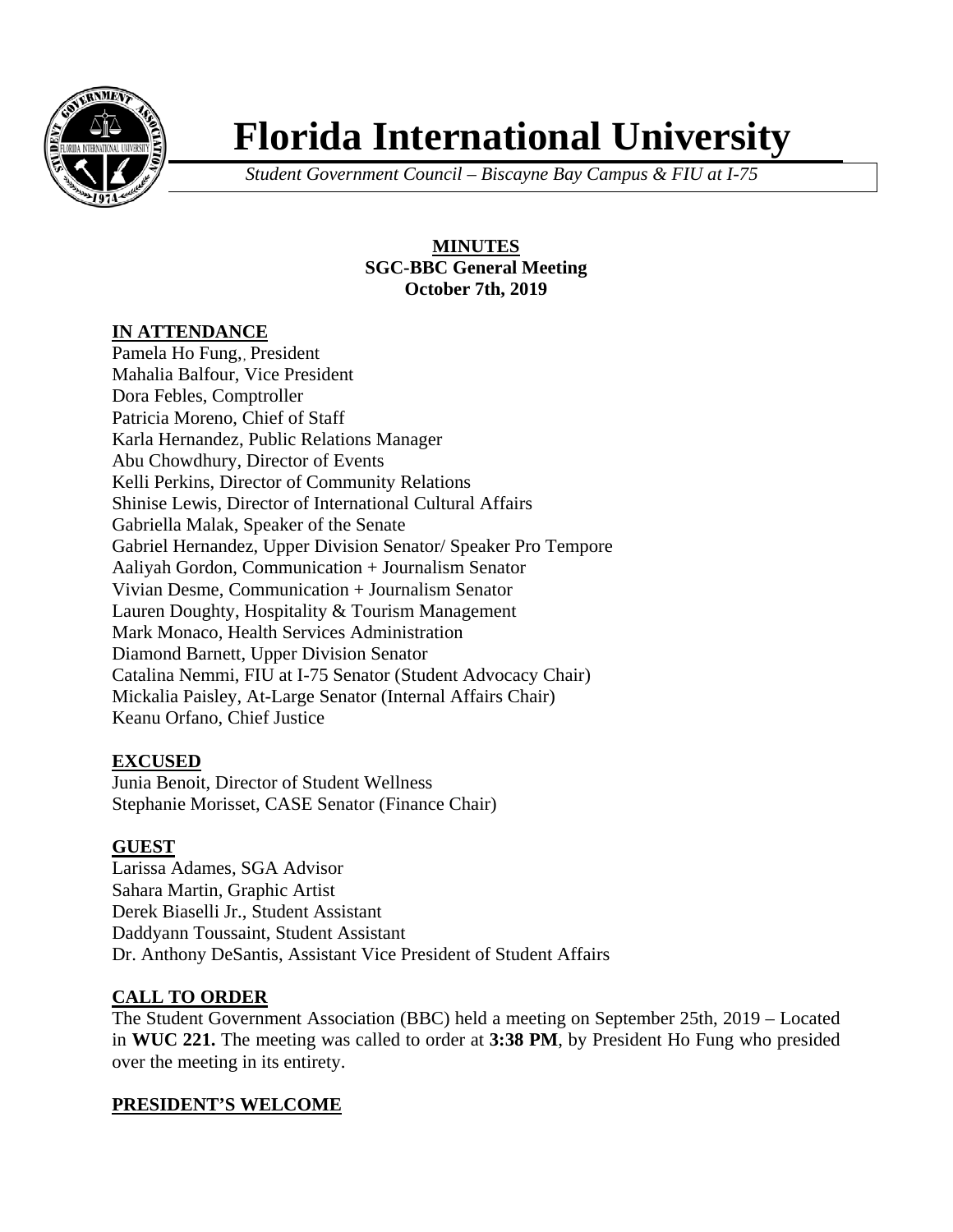• She stated a greeting.

## **PRESIDENT'S REPORT**

## **The President's Official Report Is As follows…**

- She attended the Amnesty Bill event and mentions that it was meaningful.
- The Blue Table Talk is this week and she looks forward to it.
- Is meeting with Senator Paisley this week.
- This Friday is the AVP event and is attending the event with Speaker Malak and Vice president Balfour.
- There is a conversation going around to have the general meeting at FIU AT I-75.
	- She provided a report on behalf of the Senate that way everybody has an idea of what is happening.
- Met with a member of the Women's Center
	- there will be a Womanhood Podcast
	- $\circ$  It will be the first one ever
	- It will be held at MMC at 3pm.
- Career and Talent will be enhancing or improving resources at BBC.

# **VICE PRESIDENT'S REPORT**

**Vice President Balfour …** 

- Greeting
- October 14th is the Blue Table Talk
	- There will be a panel discussion with 3 generations of people
	- There will be a discussion of beauty standards
- October 9th is the Family Reunion with Ms. Adames and Ms. Josprite
	- Tell Alumni to come back and visit the event
- Yesterday was the Silver's Event

## **COMPTROLLER'S REPORT**

**Comptroller Febles …**

- Has gone over budget requests
- Comptroller monthly meetings starting on October 14th
- Completed all purchase requests so far

# **SENATE SPEAKER REPORT**

**Speaker Malak …**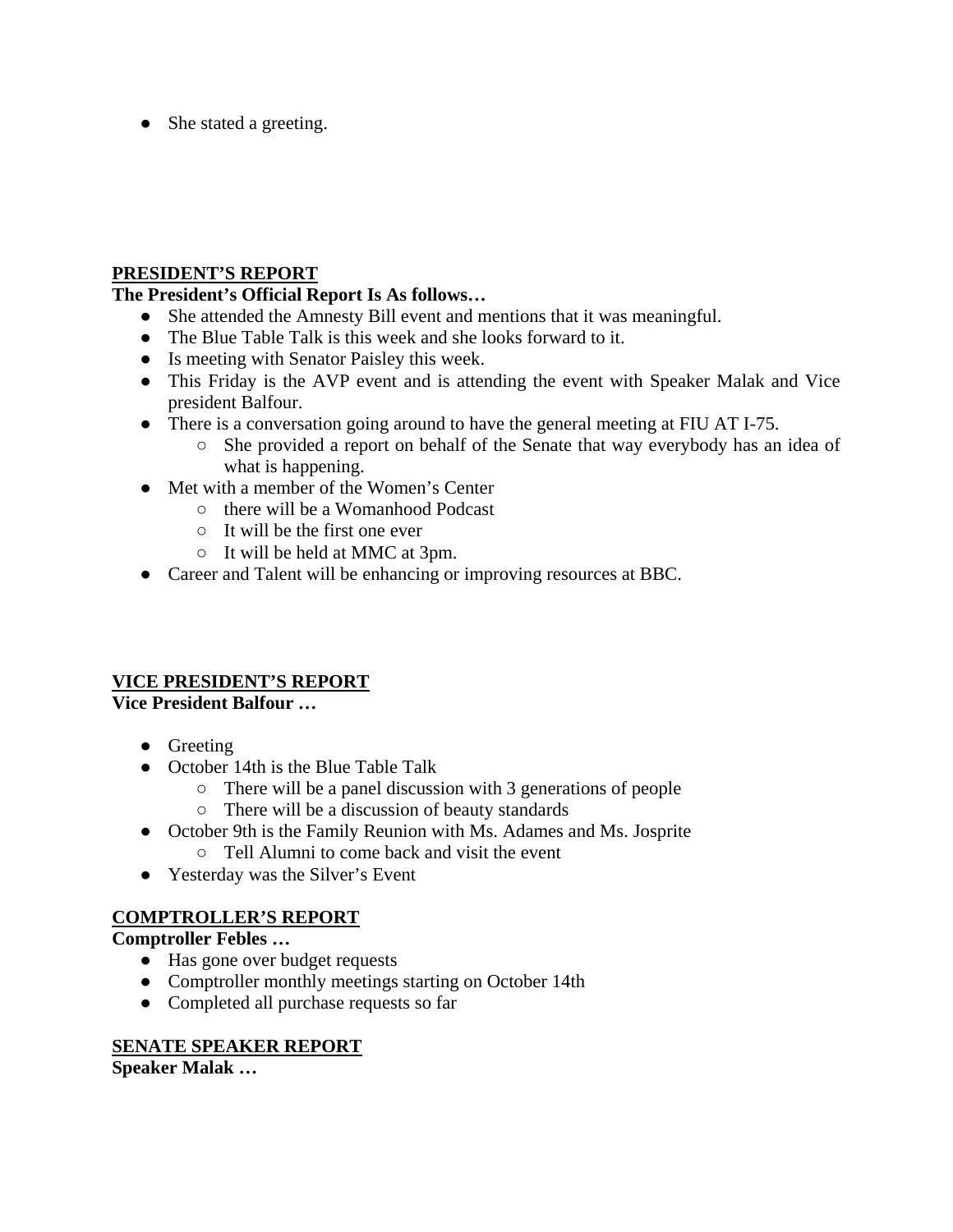- Everyone can use the folders on the team drive
- There is a Congress Meeting at 4:30pm on October 24th
- Senators have been working a lot and there will be a retreat in the future
- Speaker Angel will come in Wednesday not Monday's meeting
- SAG Day was great.
- Wants to bring member of the month back.
	- o Asks for drumroll…
	- o Member of the Month winner is Senator Monaco

## **SPEAKER-PRO REPORT**

## **Speaker Pro Hernandez …**

- Greeting
- Reminder of the one on ones with committee chairs There are 2 open positions for the committee
- Reminder of the legislation deadline happening on October 7th
- Preparations of Congress meeting which include learning of Robert's Rules

# **CHIEF OF STAFF REPORT**

**Chief of Staff Moreno...**

- Cabinet meeting on Wednesday at 4:30pm-5:30pm
- Updated the SGA binder
- Agenda minutes have been updated
- Helped the Director of Events with ideas for October and November
- Is working on emails
- Starting to open cabinet positions

# **CHIEF JUSTICE**

## **Chief Justice Orfanu...**

- Greeting
- Attended the Summer Leadership Meeting
- Hopeful that the Dining Hall will be open
	- o Chick-fil-A will not be open
	- o Vicky's Bakery will be nere in AC1
- Construction for beach volleyball will be in Bayview
- Stairwell will be closed for 16 weeks in Bayview
- MAST Academy school will be built in Fall 2020
	- o Student will attend in Spring 2020
- Attended Silver's Mounty Ball
- Received 1 Justice Application

# **FIU AT I-75 REPORT**

# President Ho Fung…

- Homecoming Events happening on Monday through Thursday
- Free T-shirts on Saturday 11am to 1:30pm.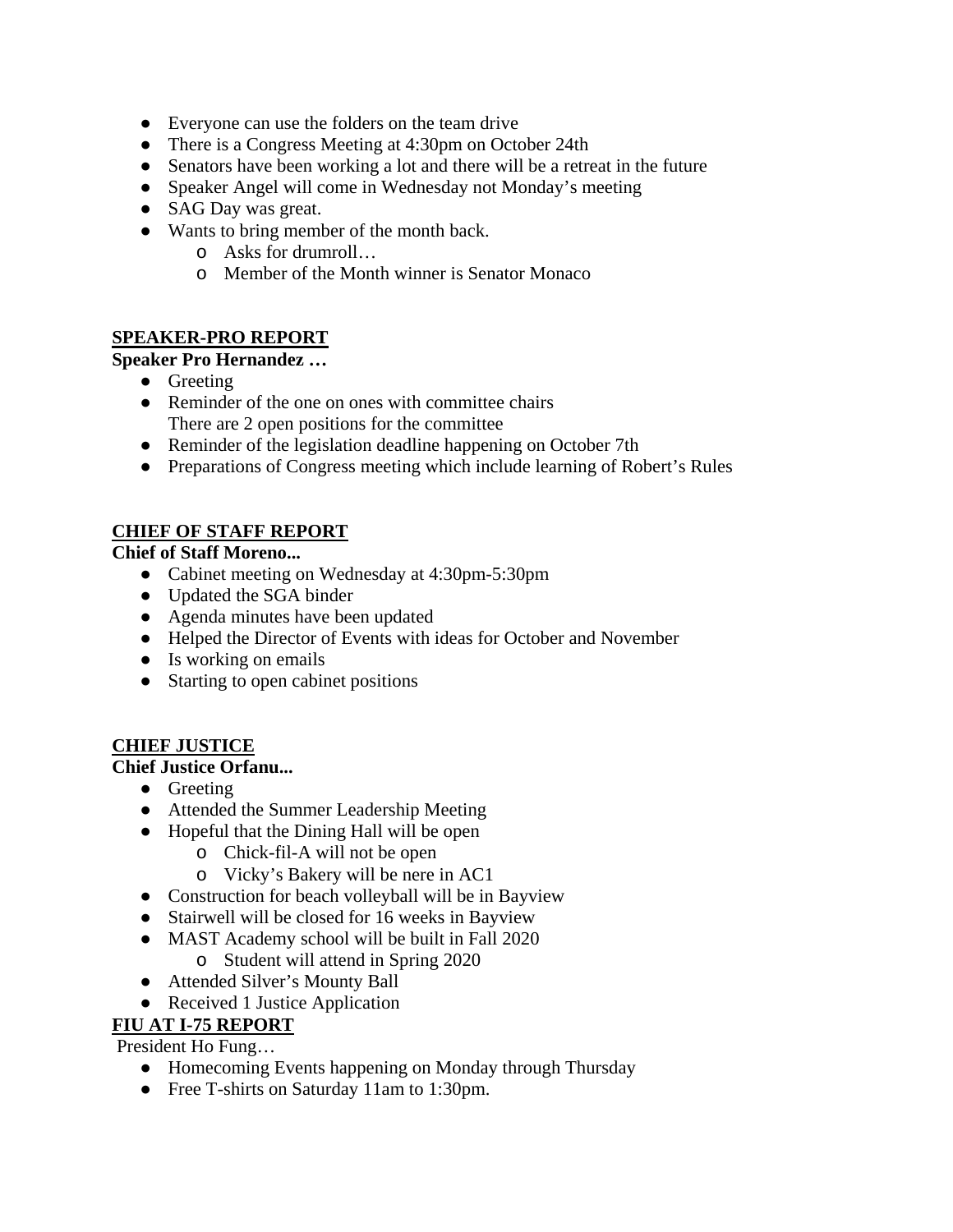● I-75 Senator Nemmi will host Midterm Motivation event

## **CABINET REPORTS**

Public Relations Manager Hernandez…

- Greeting
- States that her goal is to increase awareness of events coming up.
- States that time management is an issue
	- Made a calendar on Google Drive
	- Asks that members please plugin events in the calendar
	- Asks that members notify her of events 2 weeks prior to event date.
- Wants to start creating skits and commercials.
- Visited the Media Hub
- Reminds everyone to give her their birthdays after the meeting.

Speaker Malak moves to present Dr. Anthony DeSantis. Senator Paisley seconds.

Dr. DeSantis presents himself.

- Talks about FIU upgrades
- Pool had 1.3 million renovation
- Talked about the MAST highschool building and Vicky's
	- Senator Nemmi questions.
	- Dr. DeSantis answers.
	- Senator Nemmi states a comment.
	- Dr. DeSantis responds.
- Talks about the Nursing Pod,
- A beach volleyball court will be added.
- talks about new initiatives
- Mentions social justice organizations
	- You can register through Panther Connect
- Kayaking is free for now
	- Director of Events Chowdhury asks a question.
	- Dr. DeSantis answers.
- Run/Walk with the AVP is free.
- Mentions that the Campus Life Life-Series
- Talks about the Career and Talent Development Shadowing Program.
- Talks about the Emerging Leader Program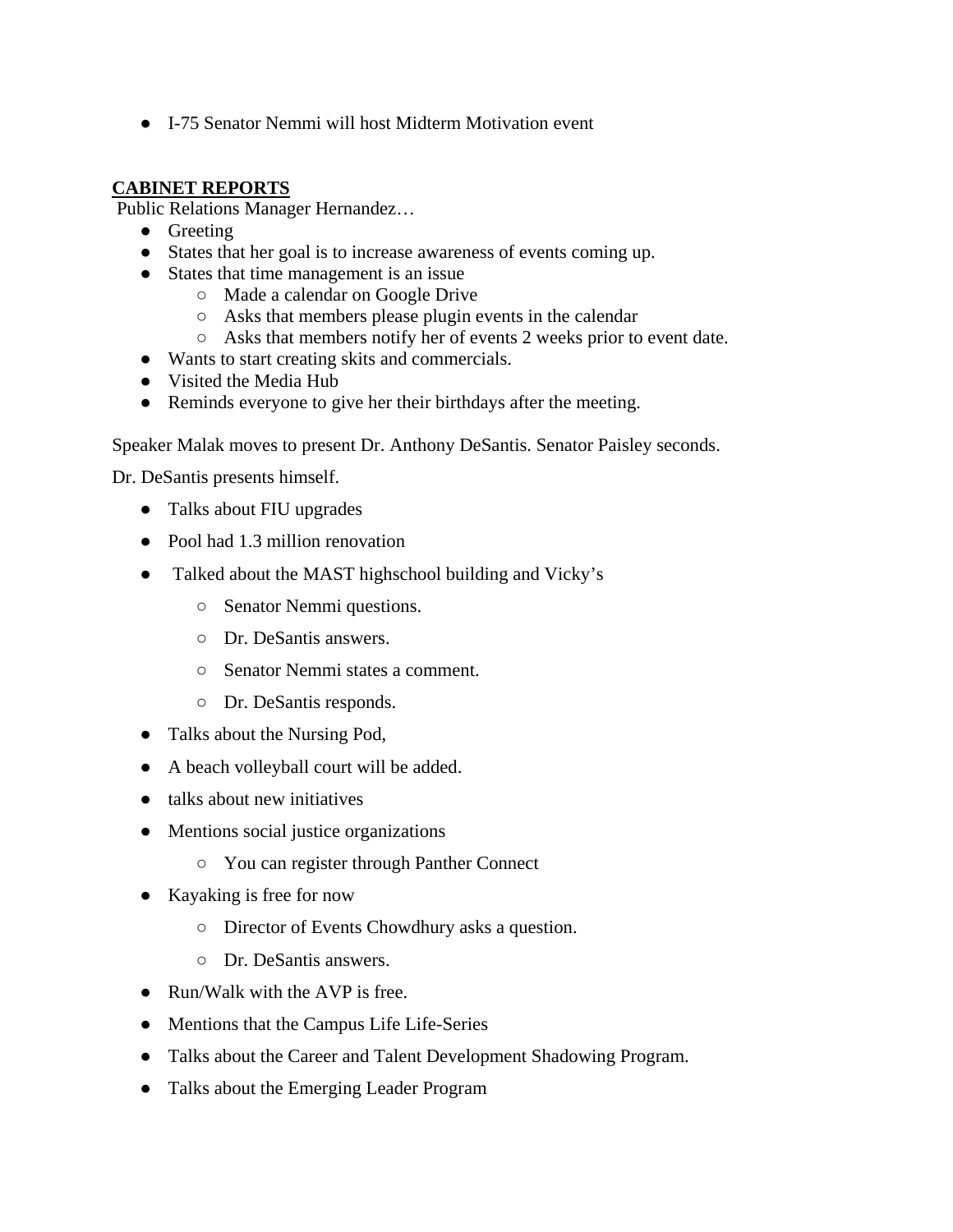- Speaker Malak asks a question
- Dr. DeSantis answers
- Talks about Homecoming
- Shuttle Bus Data shows an increase of 13% of attendance
- There is a Badge Program happening at the Women's Center
- There are work groups with BBC Academic & Student Affairs
- Final remarks of Dr. DeSantis
- President Ho Fung thanks him.

Director of Community Relations Perkins…

- Tabled with Victoria Reyes for voting.
	- 14 students came to the table
- States that she is joining the President's round Table
- Mentions that she is meeting with Yansy Torress
- She is also meeting with Pablo Ortiz

Director of Events Chowdhury…

- Greeting
- States that his monthly goals are the Pumpkin Patch, Trunk or Treat and Donuts with the Dean events
- He mentions that he has completed no tasks this week
- Mr. Pestana is helping him with the events
- He states that he visited the kovens Center and with Ms. Tiffany to have a dancing event
	- She will give him a quote
- States that there are 400 500 students that live in Bayview but only 90 show up to a small event.
- Asked if parking is included with tuition to Parking and Transportation and was sent to the higher ups.
- Continues to talk about events and demographics.

President Ho Fung states that she was reminded of the FIU food fund.

Senator Nemmi states a comment about the food pantry.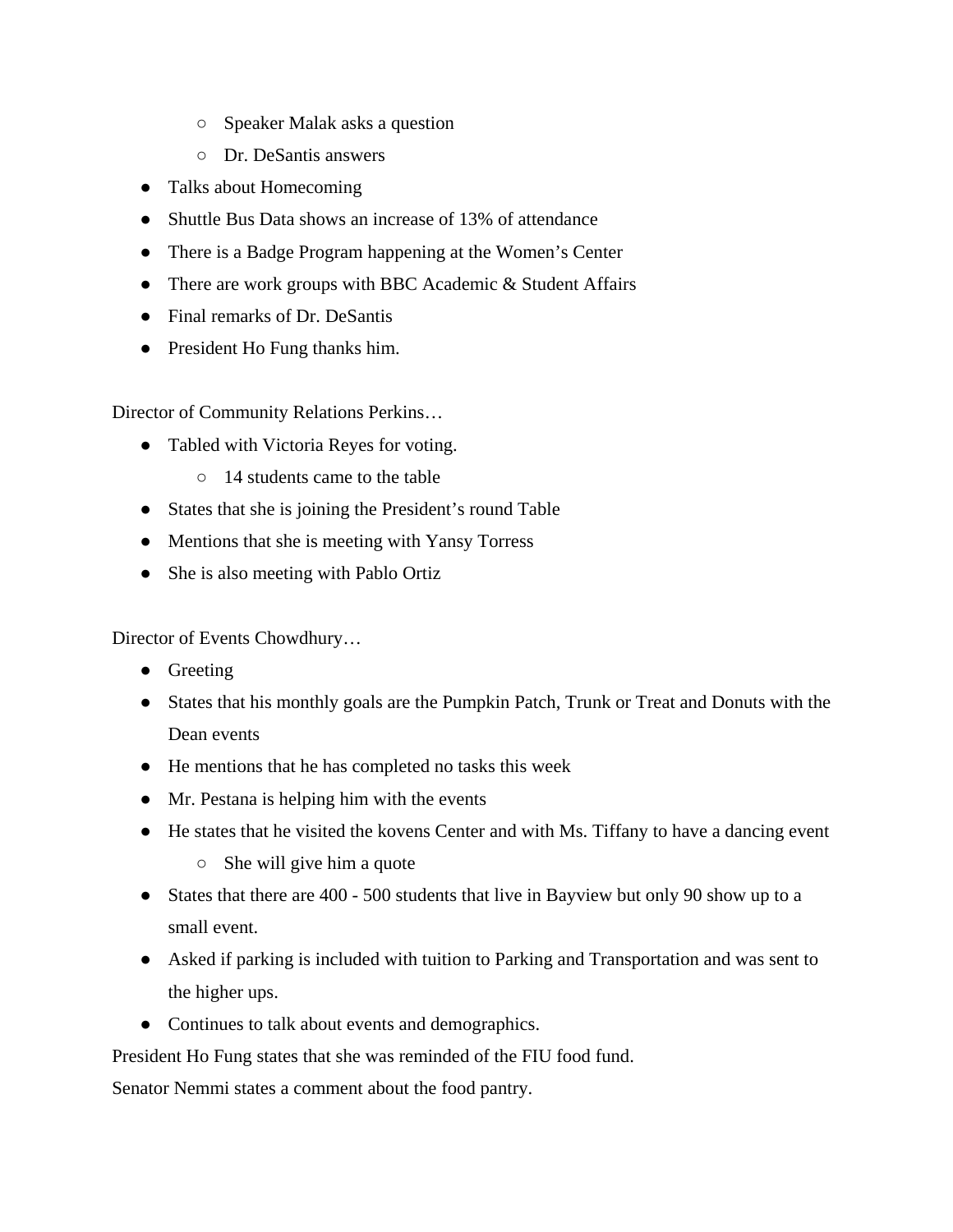Director of International Cultural Affairs Lewis…

- Talks about events and is meeting with Ivana
- Mentions about the increase of residents in Bayview

## **SENATORS REPORTS**

Senator Monaco…

- Having a meeting on October 2nd at 9:30pm.
- Mentioned that he has done Student Advocacy
- One student states that they want more food.

Senator Desme…

- Introduction
- Mentions that she got the new regalia for senate members
- had one on one meeting today with Vice President Balfour
- Talked with Public Relations Manager Hernandez about the Miami Herald
- Working on resolution to prevent MAST students from accumulation prizes and items that are meant FIU students
	- Mentions experience where a student complained that they couldn't get food at an event due to MAST students acquiring it first
- Had a meeting with Speaker Malak

Senator Gordon…

- Hello
- Talks about Donuts with the Dean event and is speaking with Ms. Adames and Ms.
- Josprite on the subject matter
- Spoke about a big event to Commemorate the Queen.
	- Has gotten the idea from former President Noël.
	- will speak with the Women's Center concerning this matter
- Mentions the recycle Event

Senator Paisley…

- Has been working hard to have the Level Up Leadership event
- There will be an Information session in November.
	- The first meeting for it will be next week in the conference room.
- There was a lot of issues last week concerning hours.
	- No punishments will take place
	- She states that if anyone has trouble with hours, please ask her for help.
- Reminds everyone that every member has to do tabling twice a semester.
- States that she has been having IT issues with her email.

Senator Barrett introduces herself.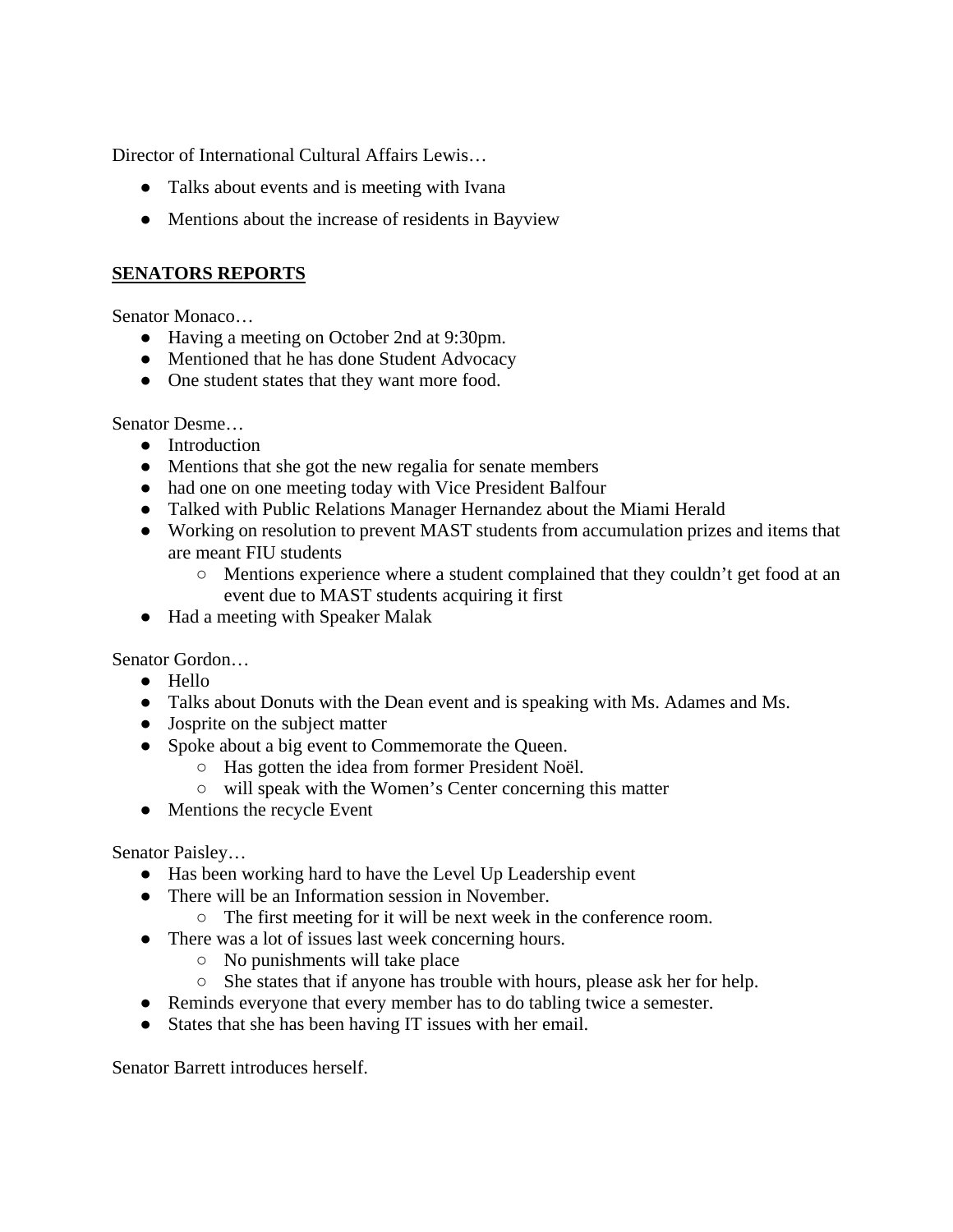Senator Nemmi…

- Mentions the GSA LGBT group event in December
	- First meeting happens soon
- Mentions that Midterm Motivation is giving away school supplies to encourage studying
- Talks about Stress Relief Week collaboration with FIU at I-75
	- Providing massages and doing Painting with a Twist there.
- Mentions the Soccer game on November 8th
	- $\circ$  Is going to be working with Ms. Josprite in this event
- Mentions that tabling for students at I-75 happens today at BBC.
- The Town Hall meeting is happening at BBC.
- The next Student Advocacy meeting is happening at 3:20pm
- Talks about The Food Pantry
- Mentions a Resolution based on donations resolving Parking Tickets.

# **ADVISOR'S REPORT**

#### **Ms. Adames…**

- Reminds everyone of available messenger bags
- There is a Dr. Martin Luther King scholarship.
	- $\circ$  First place prize is \$2,500 and a food plan stipend
	- Second place prize is \$1,500
	- Third place prize is \$1,000
	- You have to write a 500 word essay
	- The deadline is October 8th
	- The winners will be announced at a breakfast
		- Yusef Salaam is the speaker at the breakfast
	- Please apply
- $\bullet$  Homecoming is 2 weeks
- Announces that there is two new assistants
- At 9:30 AM this Saturday the six time champion women's swim team will be having an event.
	- President Rosenberg will be there.
- Director of Community Relations Perkins asked a question

## *Point of Personal Privilege - Senator Nemmi - 4:31 PM Point of Personal Privilege - Public Relationship Manager Hernandez - 4:31 PM*

● Vice President Balfour states that Yusef Salaam is the person that was exonerated for the Central Park case. She asks that members attend the breakfast because he is a prominent black figure.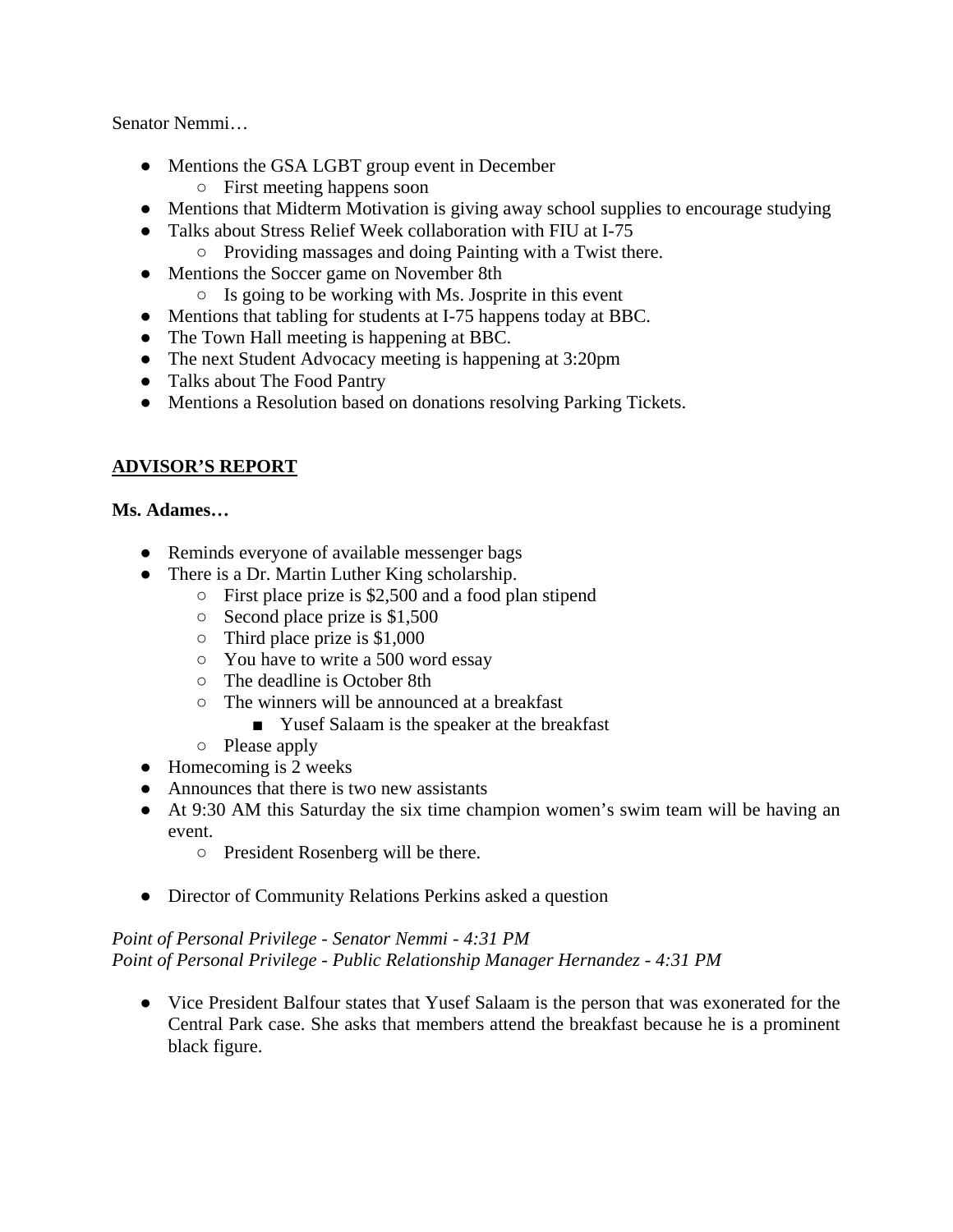#### **APPROVAL OF THE MINUTES**

The council reviewed the minutes of August 28th, 2019.

Senator Paisley moved to approve the minutes of August 28th, 2019 at 4:56pm. Senator Gordon seconded the motion. The motion passed unanimously.

#### **NEW BUSINESS**

#### **A. Second Reading of Resolution 2019.0011**

President Ho Fung relinquishes power to Vice President Balfour. President Ho Fung reads resolution.

Questions and answering happens and comments are made.

Speaker Paisley moves to include an "and" before Vice Provost. Senator Gordon seconds.

President Ho Fung states the changes she made.

Speaker Malak opens discussion to talk to each other concerning the resolution.

Speaker Pro Hernandez asks a question.

Vice President Balfour states a comment.

President Ho Fung provides further explanation.

Senator Nemmi states that this can be a very important bill. But she doesn't know if there is a lot of statistics on it or that it's just too much.

Vice President Balfour states that it's our opinion. What she is missing is the support of the students.

She mentions that she wants to see action behind the solution.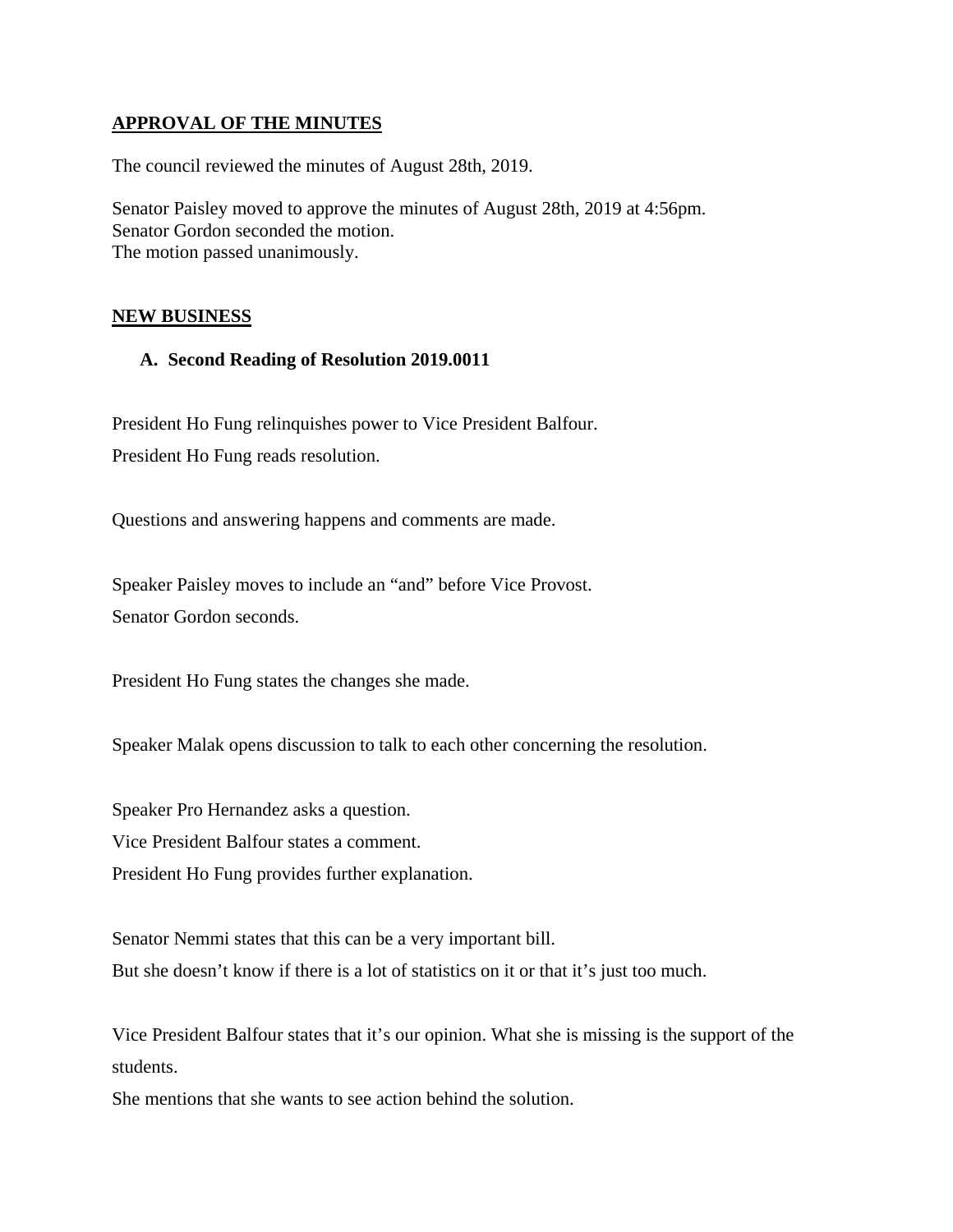Speaker Pro Hernandez moves to extend discussion by 5 minutes. Speaker Malak seconds.

President Ho Fung continues to talk about the resolution.

Speaker Malak asks Senator Nemmi a question regarding her statement. Senator Nemmi answers and provides further explanation.

President Ho Fung asks a question.

Vice President Balfour answers.

President Ho Fung continues to explain herself.

Ms. Adames suggests a solution.

Speaker Malak asks if President Ho Fung is willing to do a survey and reforms her question to ask what is her plan of action?

President Ho Fung answers.

Speaker Malak agrees.

Vice President Balfour checks the time.

Speaker Pro Hernandez agrees with Speaker Malak & Ms. Adames and asks President Ho Fung a question.

Speaker Pro Hernadez moves to extend questioning for 5 minutes.

President Ho Fung asks a question. Speaker Pro Hernandez asks for a more clarified question.

President Ho Fung answers.

Speaker Pro Hernandez states a comment and a suggestion.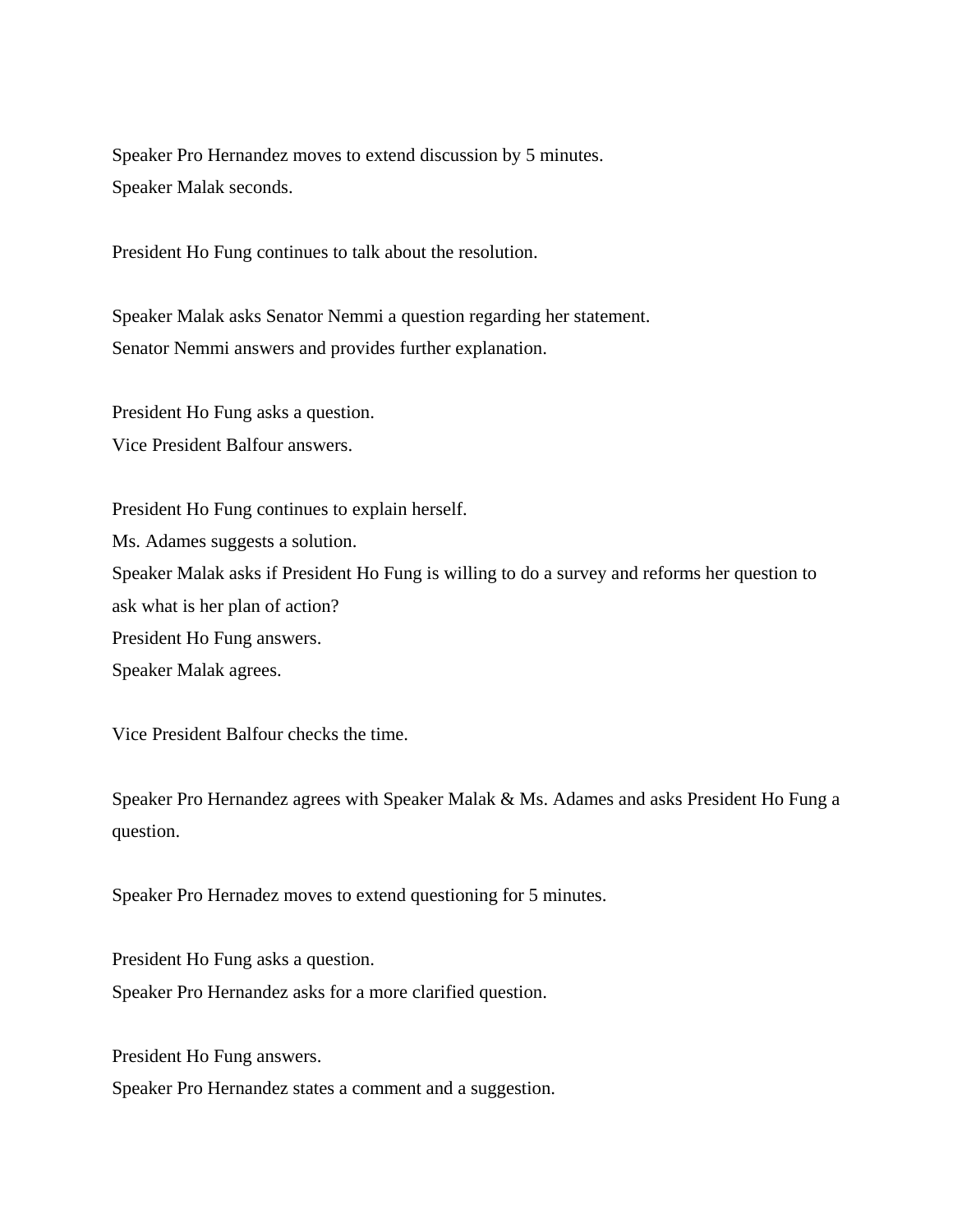President Ho Fung states a comment. Director of Events Chowdhury asks a question. President Ho Fung and everyone starts to answer.

Speaker Paisley moves to approve. Senator Gordon seconds.

ROLL CALL Speaker Malak - Yea Speaker Pro Hernandez- Yea Senator Gordon - Yea Senator Monaco - Yea Senator Paisley - Yea Senator Nemmi - Yea Senator Morisset - Abs. Senator Doughty - Abs. Senator Desme - Yea Senator Barnett - Yea

With a vote of 8/0/2, Resolution 2019.0011 was approved.

Vice President Balfour congratulated President Ho Fung.

## **B. General Meeting in FIU at I-75 Center**

#### **President Ho Fung…**

- There will be a General meeting held on October 30th at FIU at I-75.
- States that she would appreciate to see the senator's there.
- Mentions that it's important to members to meet with students.
	- States that its necessary for members and FIU at I-75.
- For transportation, a mini shuttle will be rented to get to FIU at I-75.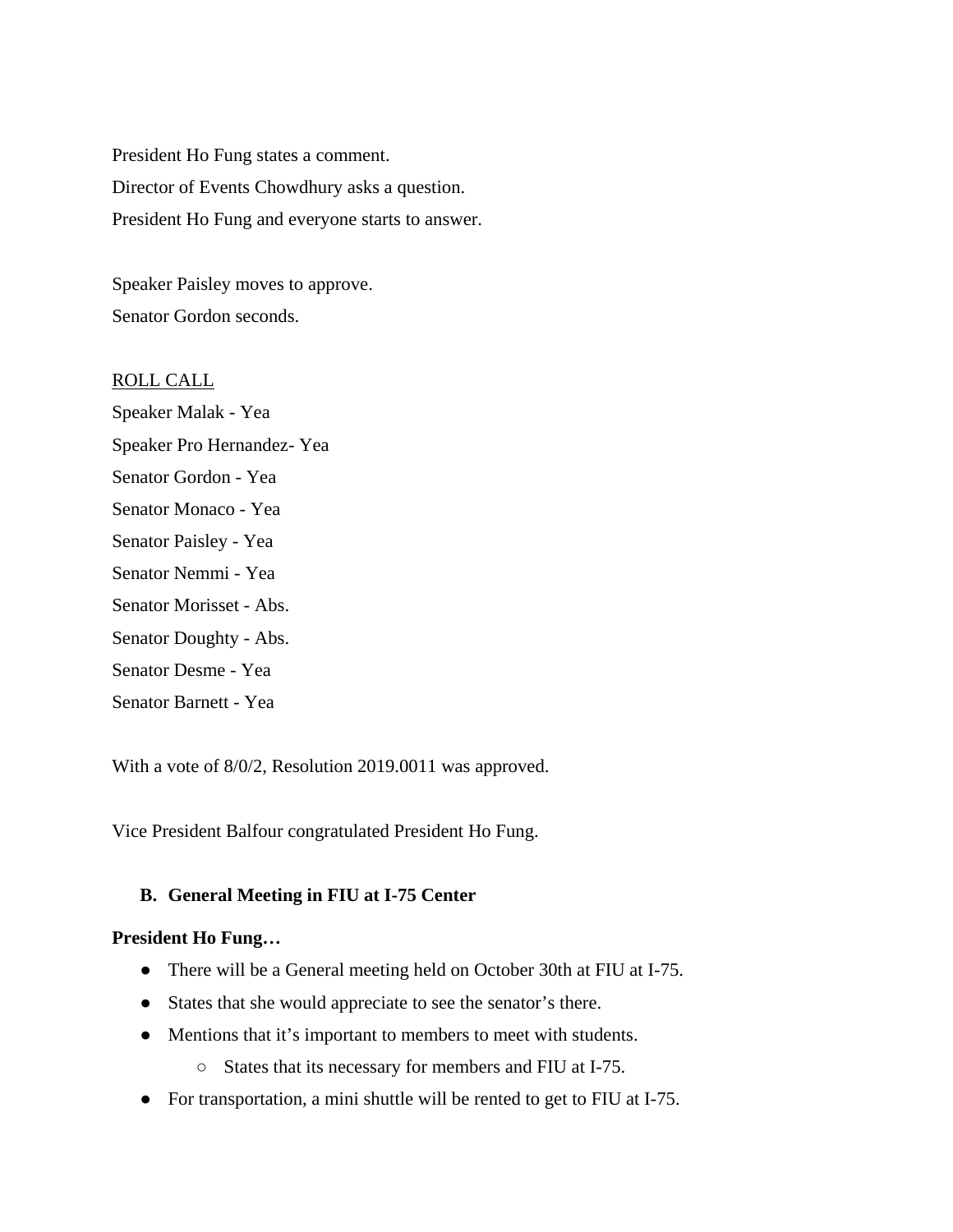○ Asks if that works for everyone.

Director of Events Chowdhury asks a question. Vice President Balfour answers.

Director of Events Chowdhury asks another question. Director of Community Relations Perkins answers.

President Ho Fung asks members to talk to her 2 weeks prior. She goes on to ask if this is a good idea. Everyone answers with yes

Senator Paisley asks a question. President Ho Fung answers.

Speaker Malak comments. Senator Paisley states a comment. Senator Nemmi states a comment.

#### **DISCUSSION**

#### **A. Student Concerns**

President Ho Fung emailed the Vice Provost and the Department of Parking and Transportation. She states what happened and how the student wanted to remain anonymous.

#### **ANNOUNCEMENTS**

Mentor Monday will take place September 30 at WUC FROM 12PM - 1:30PM. There will be a football game and a shuttle will be provided. Homecoming and the Blue Table Talk were mentioned.